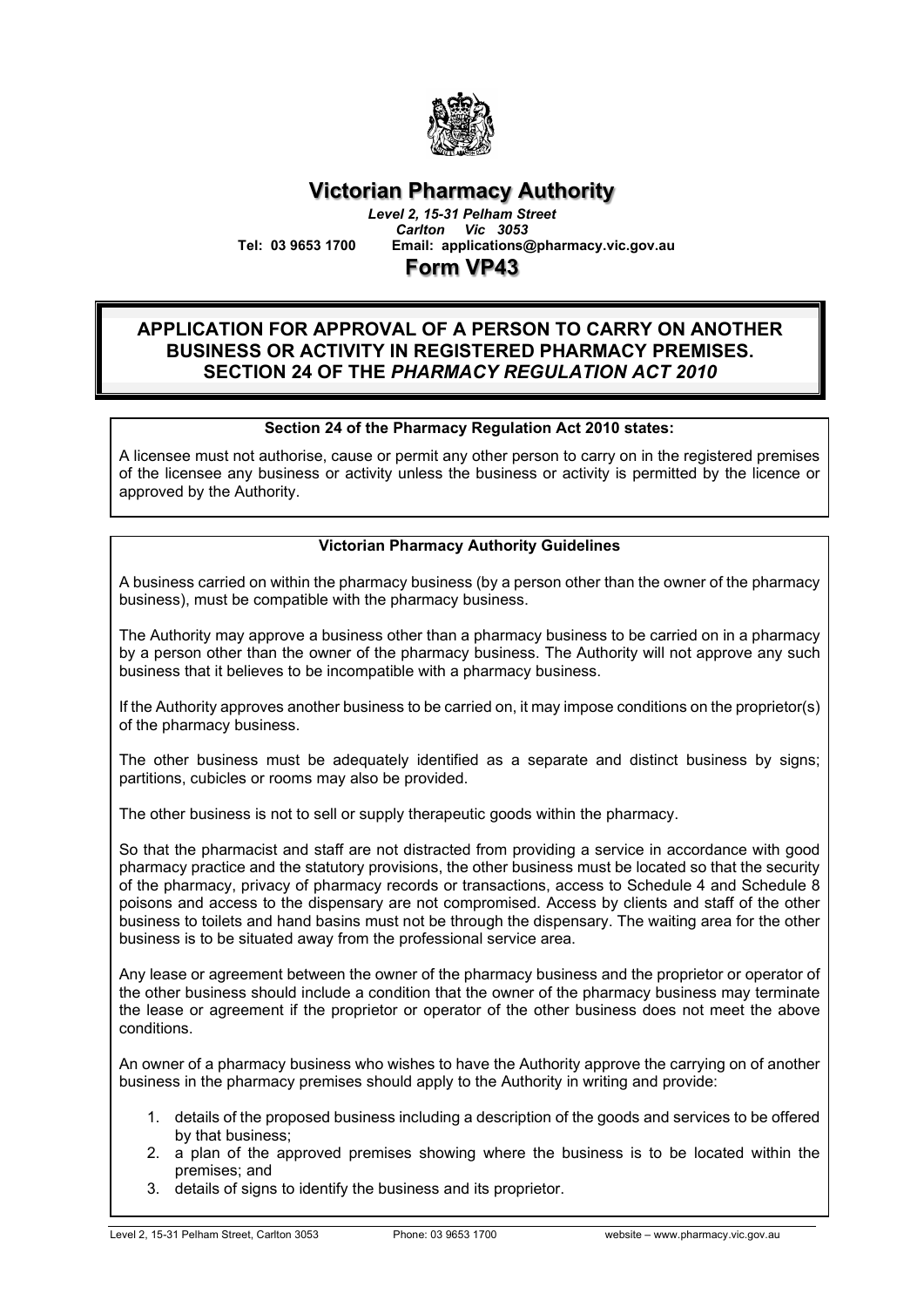*Guidance on other persons carrying on a business or activity in a pharmacy included at Appendix 7 of the VPA Guidelines is attached to this form.*

#### **1 Pharmacy**

- **1.1 Name of APPLICANT (pharmacy licensee) and the address for correspondence relating to this application:**
- **1.2 Name of pharmacy business and address of registered (pharmacy) premises:**

|        | <b>Postcode:</b> |        |  |  |  |
|--------|------------------|--------|--|--|--|
| Phone: | Fax              | Email: |  |  |  |

#### **1.3 Type of registered premises (Circle one):**

- Pharmacy
- **Pharmacy Department**
- **•** Pharmacy Depot

#### **2 Other business**

- **2.1** State the nature of the other business proposed to operate within the registered premises (e.g. medical clinic)
- **2.2** State the type of goods and services that will be offered or provided by the other business within the registered premises: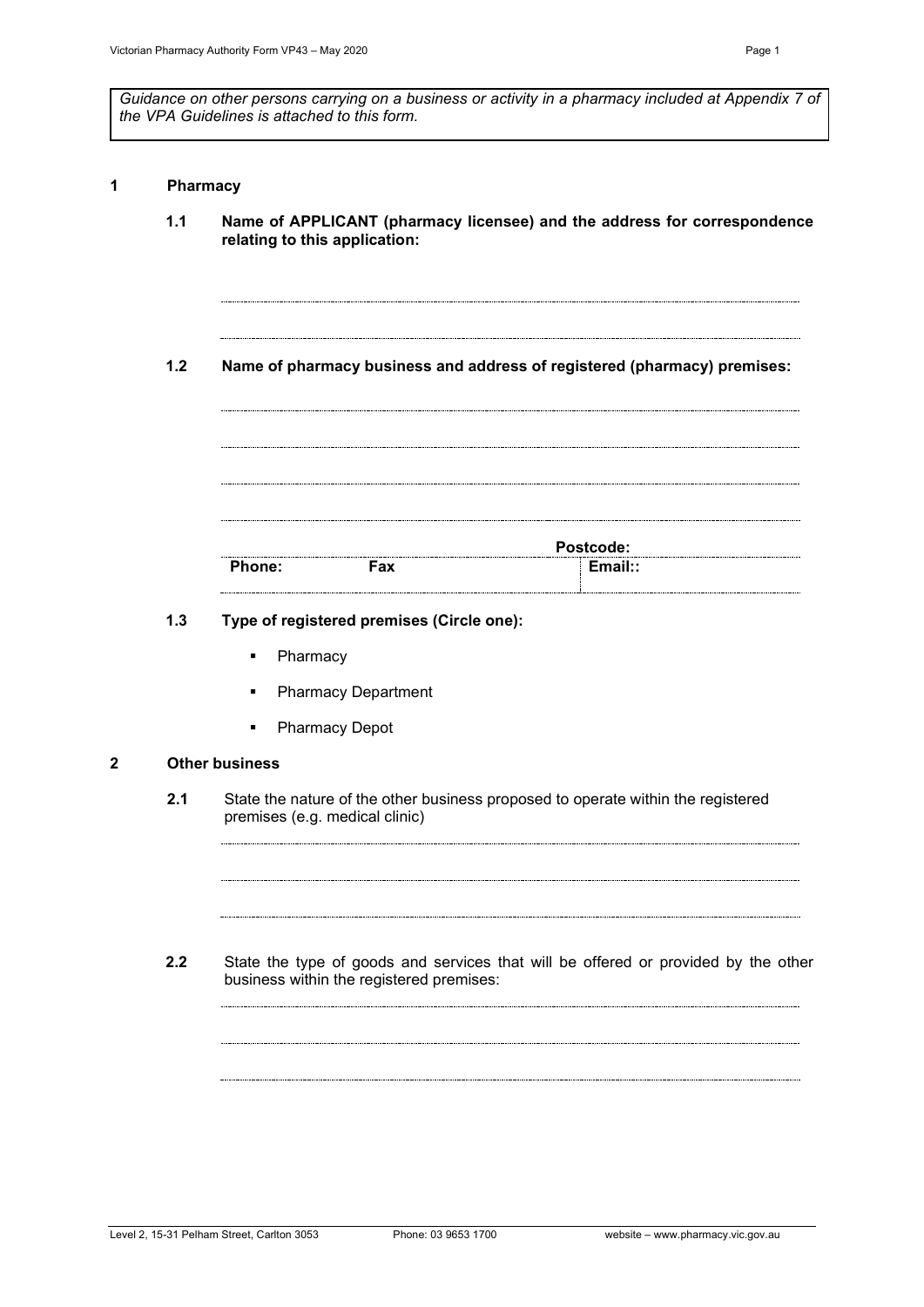#### **3 Plans**

- i) The location and perimeter of the operating area of the other business.
- ii) The location of the reception counter for the other business.<br>iii) The location of the client waiting area for the other business
- The location of the client waiting area for the other business.
- (iv) The location of staff facilities including meals areas, toilet and hand basin and personal storage that will be available for use by staff of the other business (*these areas must not be in or require access through dispensing or DAA packing areas).*
- (v) The location of signs to identify the other business and its proprietor.

#### **4 Lease or agreement between the pharmacy licensee and the owner or operator of the other business:**

Will the lease or agreement include a clause or condition to ensure: *(Circle Yes or No)*

| i)   | The other business does not sell or supply therapeutic goods                                                                                                                                                        | Yes | No. |
|------|---------------------------------------------------------------------------------------------------------------------------------------------------------------------------------------------------------------------|-----|-----|
| ii)  | The other business is subordinate to the pharmacy business                                                                                                                                                          | Yes | No. |
| iii) | The other business will be carried on in a manner that does<br>not distract the pharmacist and pharmacy staff from providing<br>a service in accordance with the statutory provisions and good<br>pharmacy practice | Yes | No. |
| iv)  | The pharmacy licensee may terminate the lease or agreement<br>if the proprietor or owner of the other business does not meet<br>the above conditions                                                                | Yes | No. |
| V)   | An acknowledgement from the owner operator of the other<br>business that he or she may not possess keys to the<br>pharmacy or be on the premises unless a pharmacist is<br>present.                                 | Yes | No. |

#### **5 DECLARATION**

And

I / We, the applicant(s) hereby declare that the information provided in this application is true and correct -

Personal information on these forms is collected for the primary purpose of administering the Pharmacy Regulation Act 2010. Personal information will not be disclosed to any other person or agency unless you have given us permission, or we are required or authorised by law. For further information on collection and disclosure of personal information by the Authority, or how to request access or correction to your personal information, please refer to the Authority's Privacy Collection Notice and Privacy Policy.